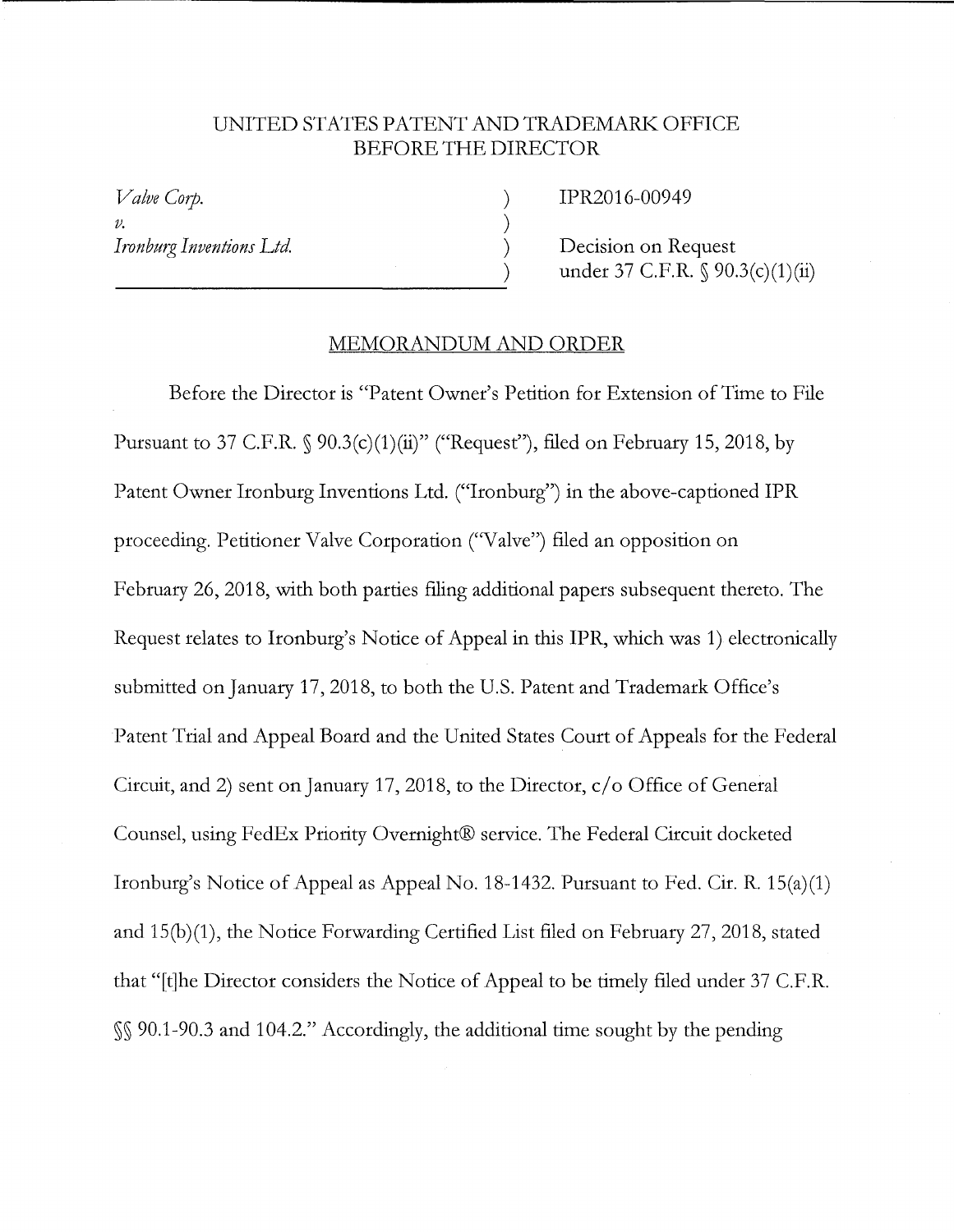Request to file a notice of appeal in this IPR is unnecessary and dismissed as moot.

The Director is aware that Valve's motion to dismiss Appeal No. 18-1432 because the Notice of Appeal was untimely remains pending at the Federal Circuit. *See Ironburg Inventions Ltd v. Valve Corp.,* Appeal No. 18-1432, ECF No. 18 (Feb. 9, 2018); *id,* ECF No. 20 (Feb. 20, 2018); *id,* ECF No. 22 (Feb. 26, 2018). The Federal Circuit ultimately determines whether a notice of appeal is timely. *See, e.g., In re McNeil-PFC, Inc.*, 574 F.3d 1393, 1397-98 (Fed. Cir. 2009). The dismissal of Ironburg's Request for additional time in which to file a notice of appeal in this IPR is thus without prejudice to seeking additional time if necessary based upon events at the Federal Circuit.